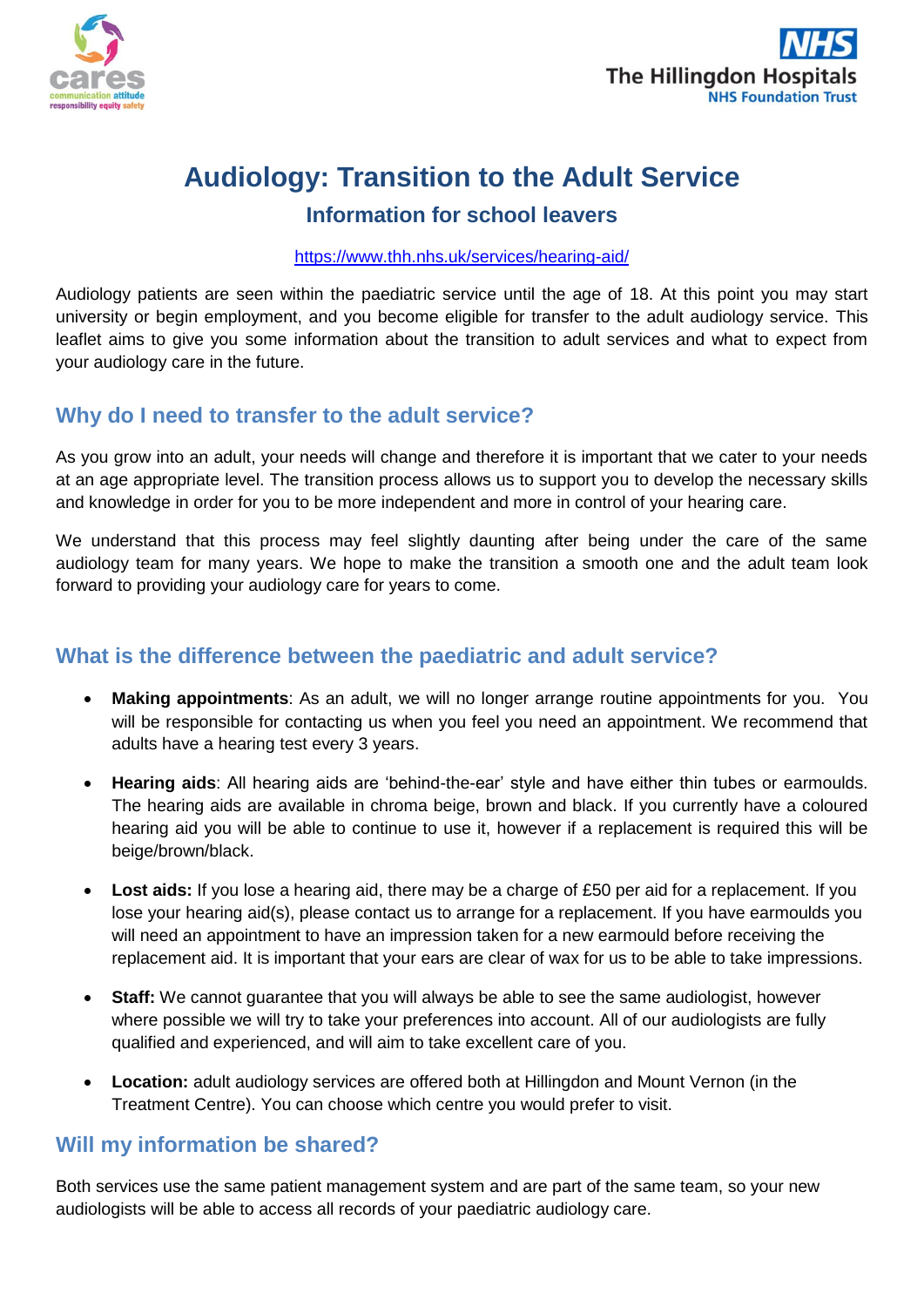



#### **Will my hearing aids change?**

It is unlikely that your hearing aids will change initially when you transfer to the adult service. Before transitioning, your paediatric audiologist will ensure that your hearing aids/earmoulds are appropriate for you. However, when you have a reassessment we will only be able to upgrade you to the hearing aids available in the adult service. This may mean having hearing aids made by a different manufacturer. Sometimes people can feel worried about changing to different hearing aids, especially if they have worn the same type for a long time. If you have any concerns, please speak to your audiologist.

#### **What are my responsibilities?**

As a young adult it is important that you take full responsibility for your hearing care. Your hearing aids remain the property of the NHS and are on long-term loan to you. It is important that you take good care of them.

**Making appointments:** you should make an appointment if you have any problems with your hearing aid(s), lose your hearing aid(s) or think you need a hearing test.

**Attending appointments:** If you are unable to attend your appointment you must notify the department as soon as possible, so that it can be offered to someone else.

**Hearing aid maintenance:** it is your responsibility to ensure that your hearing aid tubes are replaced every 6 months. You can contact us to make an appointment, or we can give you some tubes and show you how to do this yourself. If your hearing aid is faulty or needs to be replaced, you should contact us to arrange a repair appointment. We do not offer a walk-in service.

### **How often should I have a hearing test?**

If you think your hearing has changed it is your responsibility to book an appointment with the audiologist. We recommend that you have a hearing test every  $3 - 4$  years in the adult service. This will not be automatically arranged – you will need to contact us to request a reassessment appointment. If you experience a sudden hearing loss this is classified as an emergency. Please see your GP as soon as possible or attend A&E at your local hospital.

## **How do I make an appointment in adult audiology?**

The Adult Hearing Aid Centre can be contacted on **01895 279 343** (Monday – Friday, 9am – 4pm). Please leave a message on the answerphone if there is no answer and we will get back to you as soon as possible.

Alternatively, you are welcome to email us at [thh.adulthearing@nhs.net.](mailto:thh.adulthearing@nhs.net)

Please let us know if you will require an interpreter for your appointment.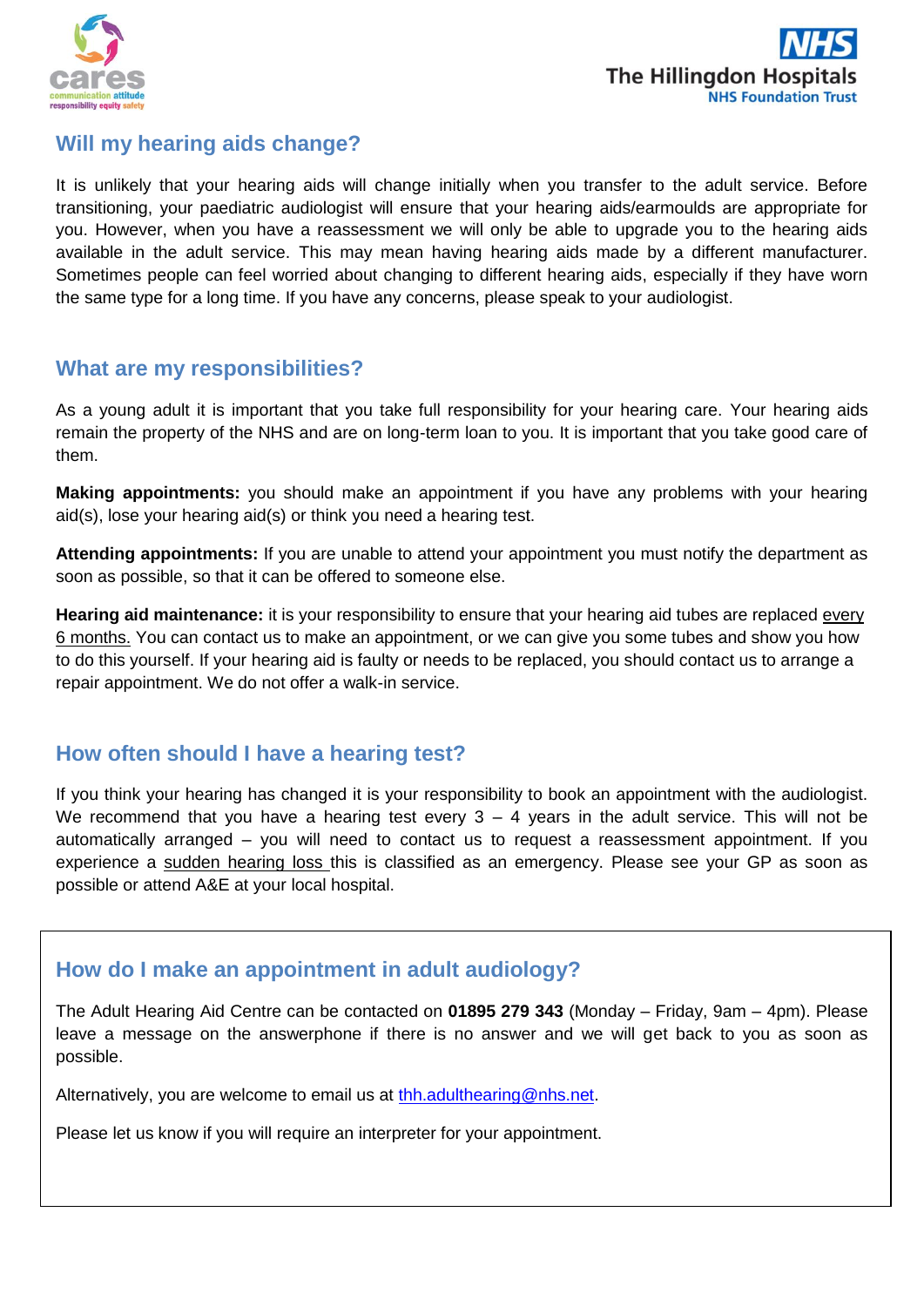



## **Where is the Adult Hearing Aid Centre?**

**Hillingdon Hospital:** use the main entrance and take the stairs/lift to the lower ground floor. Take the main corridor to your left, following signs for 'Hearing Aid/Therapy Centre'. You will find us in a portacabin on your right, just past the turning to the Alderbourne Unit.

| <b>Adult Hearing Aid Centre</b> |
|---------------------------------|
| Hillingdon Hospital             |
| Pield Heath Road                |
| Uxbridge                        |
| Middlesex                       |
| UB8 3NN                         |



**Mount Vernon Hospital:** the Audiology department is located in the Treatment Centre.

> Audiology Department Treatment Centre Mount Vernon Hospital Rickmansworth Road **Northwood** HA6 2RN

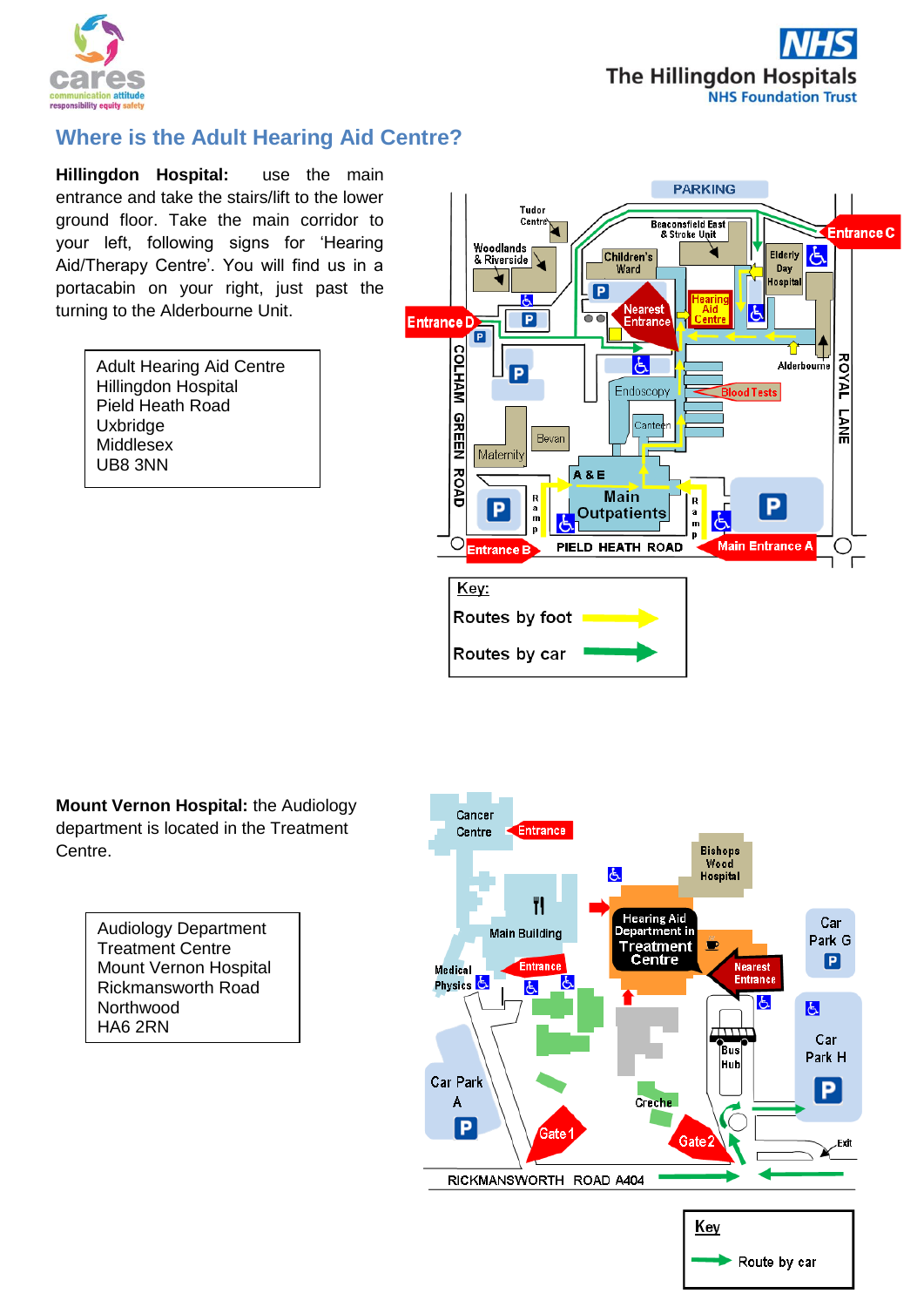



## **Where can I get hearing aid batteries from?**

Batteries can be obtained free of charge from the following places, on production of your brown service book:

West Drayton Library **Northwood Health Centre** 

**Yiewsley Library Northwood Hills Library** 

**Harlington Library Ickenham Library**

**Charville Library Yeading Library**

**Manor Farm Library South Ruislip Library**

**The Civic Centre Hayes One Stop Shop** 

**Uxbridge Library Oak Farm Library**

**Mobile Library**

**Hearing Aid Centre Reception Harefield Medical Centre Reception** Hillingdon Hospital, UB8 3NNRickmansworth Road, Harefield, UB9 6JY

**The Pharmacy Eastcote Health Centre Reception** Hillingdon Hospital, UB8 3NN Abbotsbury Gardens, Pinner, HA5 1TG

Station Road, West Drayton, UB7 7JS Neal Close, Acre Way, Northwood Hills, HA6 1TH

High Street, Yiewsley, UB7 7BE Potter Street, Northwood, HA6 1QQ

Pinkwell Lane, Hayes, UB3 1PB Community Close, Long Lane, Ickenham, UB10 8RE

Bury Avenue, Hayes, UB4 8LF Yeading Lane, Hayes, UB4 0EW

Bury Street, Ruislip, HA4 7SU Victoria Road, Ruislip, HA4 0JE

Main Reception Desk, Uxbridge, UB8 1UW Botwell Green Leisure Centre, East Avenue, Hayes, UB3 2HW

High Street, Uxbridge, UB8 1HD Sutton Court Road, Hillingdon, UB10 9PB

## **What happens if I move away from the area?**

If you are planning to move away for university or work, we would recommend that you register with a GP in your new area. Your new GP would then be able to refer you to a local Audiology service. This would then mean that if anything goes wrong with your hearing aids, they will be repaired or replaced promptly. You will be able to give permission to your new Audiology department to contact us for your records. Alternatively you are able to stay registered with us and make appointments when you are back in the area.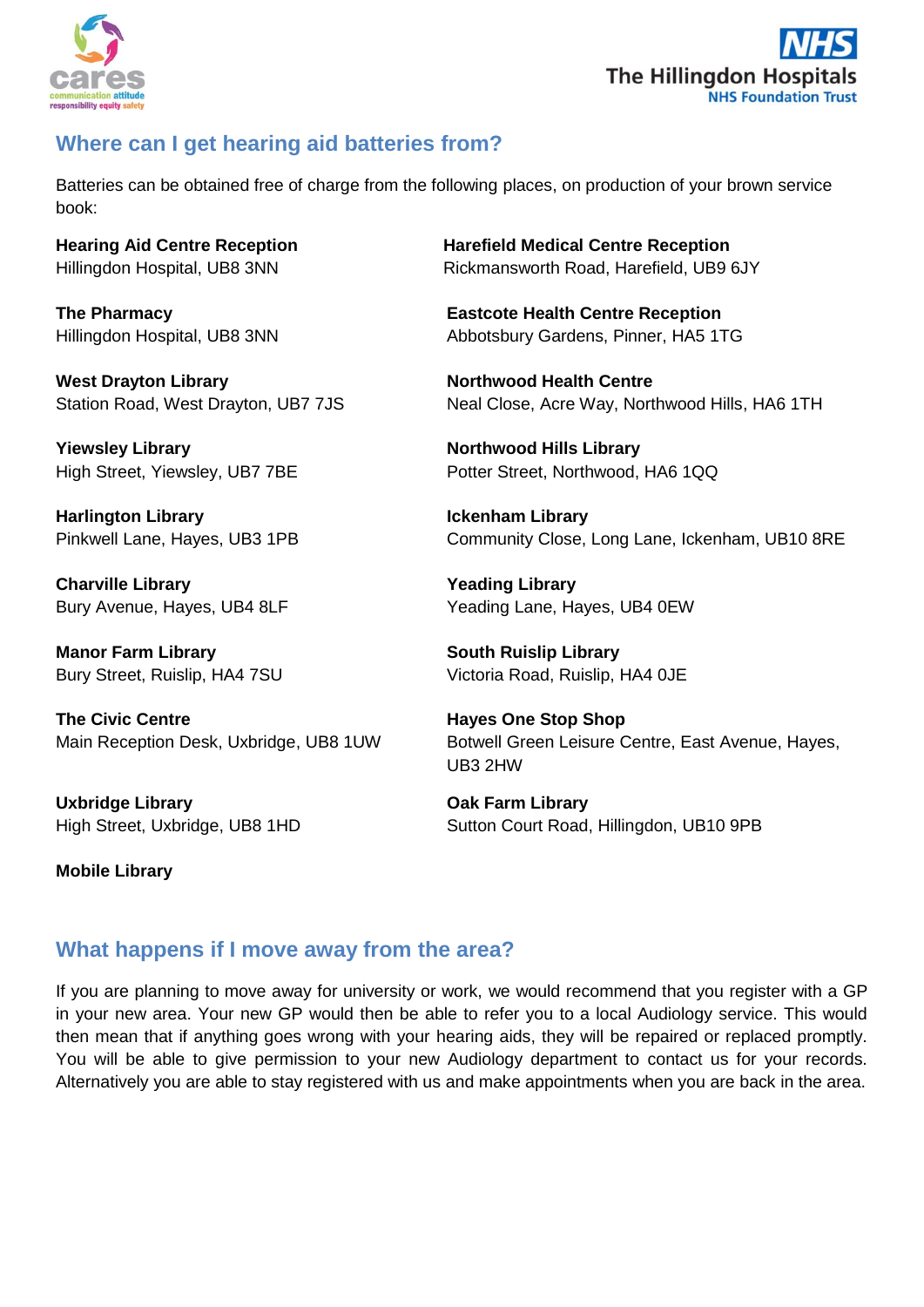



#### **Starting university or work**

All universities should have a disability support service. You may find it helpful to contact them to find out about practical support that you can receive during your time at university. This may include providing note takers or interpreters. You may be eligible for Disabled Student's Allowance: [www.gov.uk/disabled](http://www.gov.uk/disabled-students-allowances-dsas)[students-allowances-dsas](http://www.gov.uk/disabled-students-allowances-dsas) .

Employers must make 'reasonable adjustments' for people with a disability (including hearing loss). This could include adjusting the layout of work spaces to make it easier to lipread, installing amplified telephones and giving employees time off to attend Audiology appointments. You can contact the Disability Employment Adviser (DEA) at your local Jobcentre Plus for advice. If you have a disability, you may find that practical obstacles at work are stopping you making the most of your opportunities. The Access To Work scheme may be able to help. Details can be found at [www.gov.uk/access-to-work](http://www.gov.uk/access-to-work).

### **Additional Support**

**Access to Work** - [www.gov.uk/access-to-work](http://www.gov.uk/access-to-work)

**Connevans** – equipment for people with hearing loss: [www.connevans.co.uk](http://www.connevans.co.uk/)

- Telephone: 01737 247 571
- Email: [askaquestion@connevans.com](mailto:askaquestion@connevans.com)

#### **Connexions Direct** – [www.connexions-direct.com](http://www.connexions-direct.com/)

**Disabled Freedom Pass** – 24-hour free access on London buses, tubes, trains and trams. You may be eligible if you have a severe/profound hearing loss in both ears. Please ask your audiologist for more details or contact Social Services at the Civic Centre on 01895 556 663.

**Disabled Persons Railcard** - [https://www.disabledpersons-railcard.co.uk](https://www.disabledpersons-railcard.co.uk/)

- National Railcards, PO Box 10776, Ashby-de-la-Zouch, LE65 9FA
- Telephone: 0345 605 0525
- Email: [railcardhelp@nationalrail.co.uk](mailto:railcardhelp@nationalrail.co.uk)

**Hillingdon Fire Service –** can supply and fit smoke alarms, with under-pillow vibrating pad and flashing light if required.

- Telephone: 0800 028 4428
- Visits can also be arranged online: [www.london-fire.gov.uk/HomeFireSafetyVisit.asp](http://www.london-fire.gov.uk/HomeFireSafetyVisit.asp)

**Hillingdon Sensory Team** - equipment to help with hearing in the home.

- 2N/08, Civic Centre, High Street, Uxbridge, Middlesex, UB8 1UW
- Telephone: 01895 556 633 (Monday Friday, 9am 5pm)
- Email: [socialcaredirect@hillingdon.gov.uk](mailto:socialcaredirect@hillingdon.gov.uk)

**Jobcentre Plus** – [www.jobcentre.gov.uk](http://www.jobcentre.gov.uk/)

**NDCS (National Deaf Children's Society)** – [www.ncds.org.uk](http://www.ncds.org.uk/)